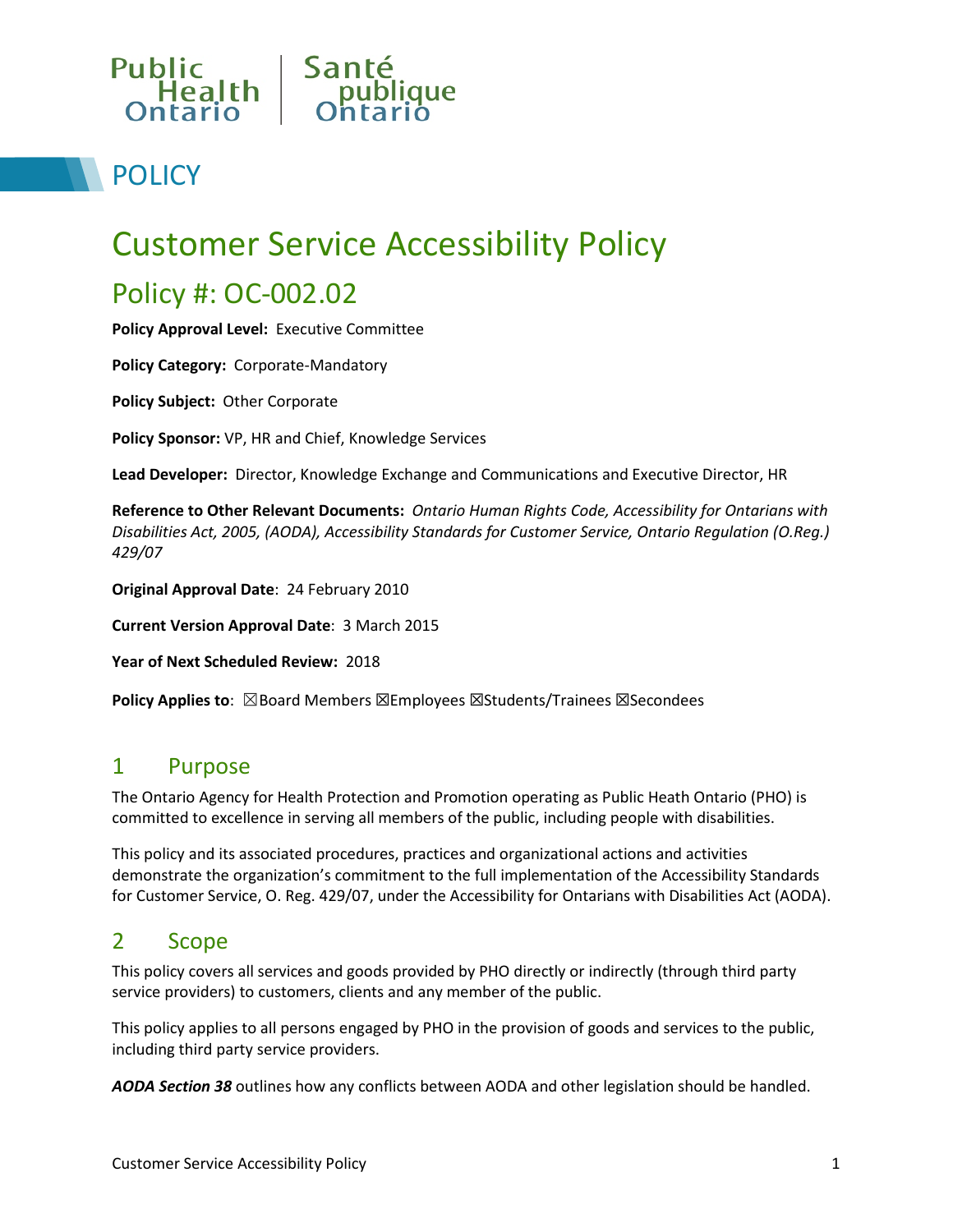#### *AODA Section 38*

[If a provision of this Act, of an accessibility](http://www.e-laws.gov.on.ca/html/statutes/english/elaws_statutes_05a11_e.htm#BK50) [standard or of any other regulation conflicts with a](http://www.e-laws.gov.on.ca/html/statutes/english/elaws_statutes_05a11_e.htm#BK50)  [provision of any other Act or regulation, the provision that provides the highest](http://www.e-laws.gov.on.ca/html/statutes/english/elaws_statutes_05a11_e.htm#BK50) [level of](http://www.e-laws.gov.on.ca/html/statutes/english/elaws_statutes_05a11_e.htm#BK50)  [accessibility for persons with disabilities with respect to goods, services, facilities, employment,](http://www.e-laws.gov.on.ca/html/statutes/english/elaws_statutes_05a11_e.htm#BK50)  accommodation, buildings, structures or premises shall prevail.

## 3 Principles

PHO is committed to service excellence and to providing its goods and services to all members of the public in a fair, equitable and respectful manner in compliance with O. Reg. 429/07 (Accessibility Standards for Customer Service).

This policy aligns directly with the principles set out in O. Reg. 429/07 (Accessibility Standards for Customer Service), namely serving all members of the public with dignity and respect, and:

- recognizing individual independence;
- providing integrated services, except when alternate measures are necessary to meet individual needs;
- ensuring equitable services and access to all Ontarians; and
- making every effort to accommodate individual needs in the provision and access to our services.

## 4 Definitions

Annual Compliance Report: A report that demonstrates PHO's compliance with the regulations as set out under O. Reg. 429/07 (Accessibility Standards for Customer Service). This Regulation requires PHO to submit the report annually, at fiscal year-end, to the Accessibility Directorate of Ontario.

**Disability:** This policy uses the same definition as the *AODA* and the *Ontario Human Rights Code.* 

#### *AODA Section [2.](http://www.e-laws.gov.on.ca/html/statutes/french/elaws_statutes_05a11_f.htm#s2) In this Act, "disability" means,*

- (a) any degree of physical disability, infirmity, malformation or disfigurement that is caused by bodily injury, birth defect or illness and, without limiting the generality of the foregoing, includes diabetes mellitus, epilepsy, a brain injury, any degree of paralysis, amputation, lack of physical co-ordination, blindness or visual impediment deafness or hearing impediment, muteness or speech impediment, or physical reliance on a guide dog or other animal or on a wheelchair or other remedial appliance or device,
- (b) a condition of mental impairment or a developmental disability,
- (c) a learning disability, or a dysfunction in one or more of the processes involved in understanding or using symbols or spoken language,
- (d) a mental disorder, or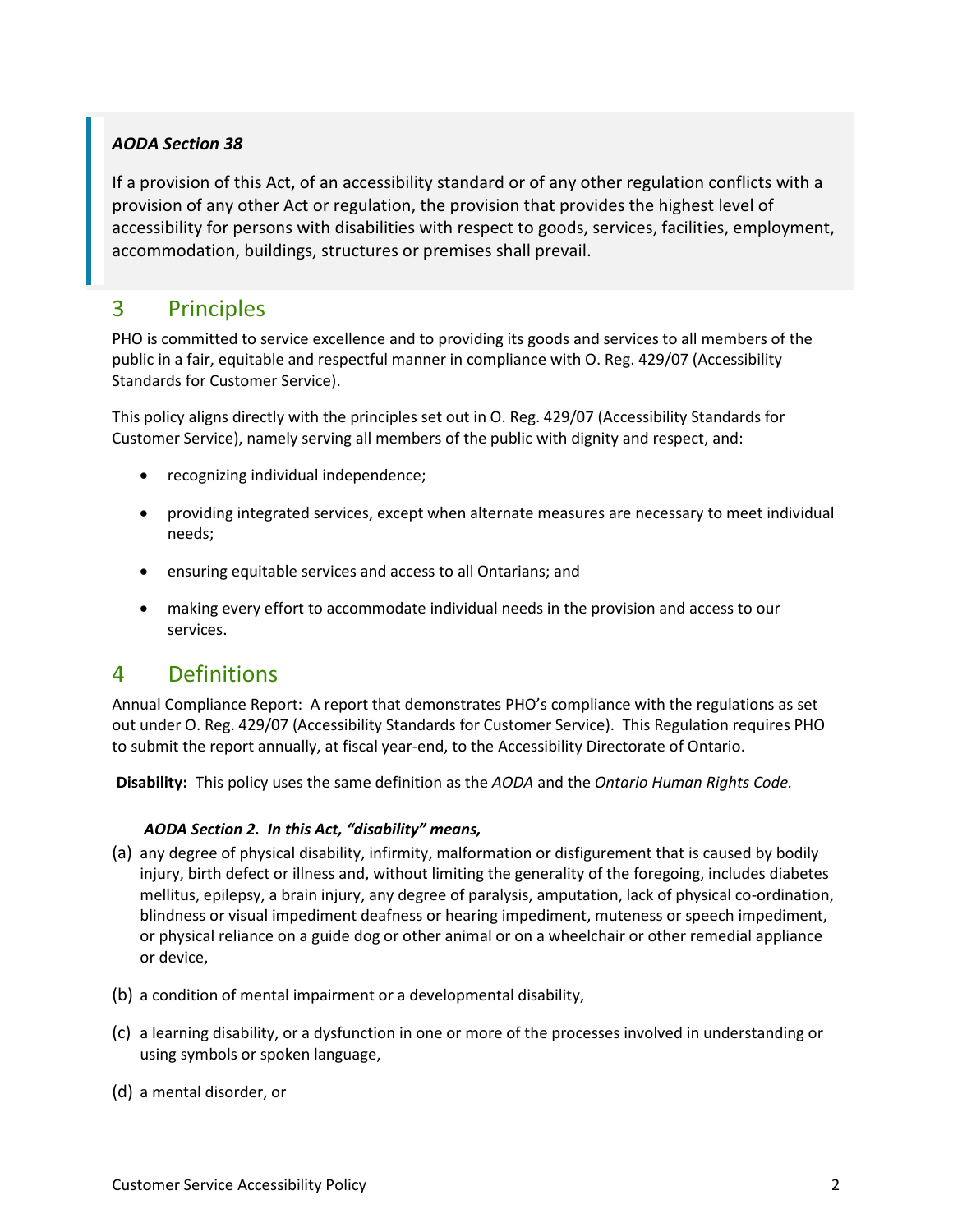(e) an injury or disability for which benefits were claimed or received under the insurance plan established under the *Workplace Safety and Insurance Act, 1997;*

**Employee:** A member of PHO staff who is on PHO payroll, regardless of whether the employee is fulltime, part-time, permanent or temporary.

**Goods:** Any goods provided by PHO directly or indirectly to any member of the public. Examples include educational materials and press releases.

**Interaction:** Any interaction between a PHO employee (or third party service providers working on behalf of PHO) with any member of the public through any medium. Examples include telephone, in person and website.

**Public:** Any person not employed directly or indirectly with PHO, including members of the general public, clients, customers, stakeholders, etc.

**Services:** Any services provided by PHO directly or indirectly to any member of the public (e.g., educational conferences for health professionals); and to requests from the public related to those services, (e.g., completion of forms and requisition requests by customers).

**Third Party Service Providers:** Companies or individuals, including government employees, which have been retained by PHO to provide ongoing or one-time goods or services to PHO.

## 5 Content

In fulfilling its mission, PHO strives at all times to provide its goods and services in a way that respects the dignity and independence of people with disabilities. PHO is also committed to giving people with disabilities the same opportunity to access our goods and services and allowing them to benefit from the same services, in the same place and in a similar way as other customers. PHO will strive to accommodate the use of any personal assistive devices used by persons with disabilities, and upon request, to the best of its abilities. PHO will provide any documentation requested in a format and medium that meets the needs of the individual.

## **5.1 PROVIDING GOODS AND SERVICES TO PEOPLE WITH DISABILITIES**

PHO is committed to excellence in serving all customers including people with disabilities and to carrying out its functions and responsibilities in the following areas:

- Educational services including conferences, seminars, workshops, meetings and other professional educational / informational events;
- Provision of educational materials and reports; Provision of water testing services; and
- Provision of laboratory services.

#### **COMMUNICATIONS**

PHO will communicate with people with disabilities in ways that take into account their disability. Employees who communicate with or have interactions with the public will be trained on how to interact and communicate with people with various types of disabilities.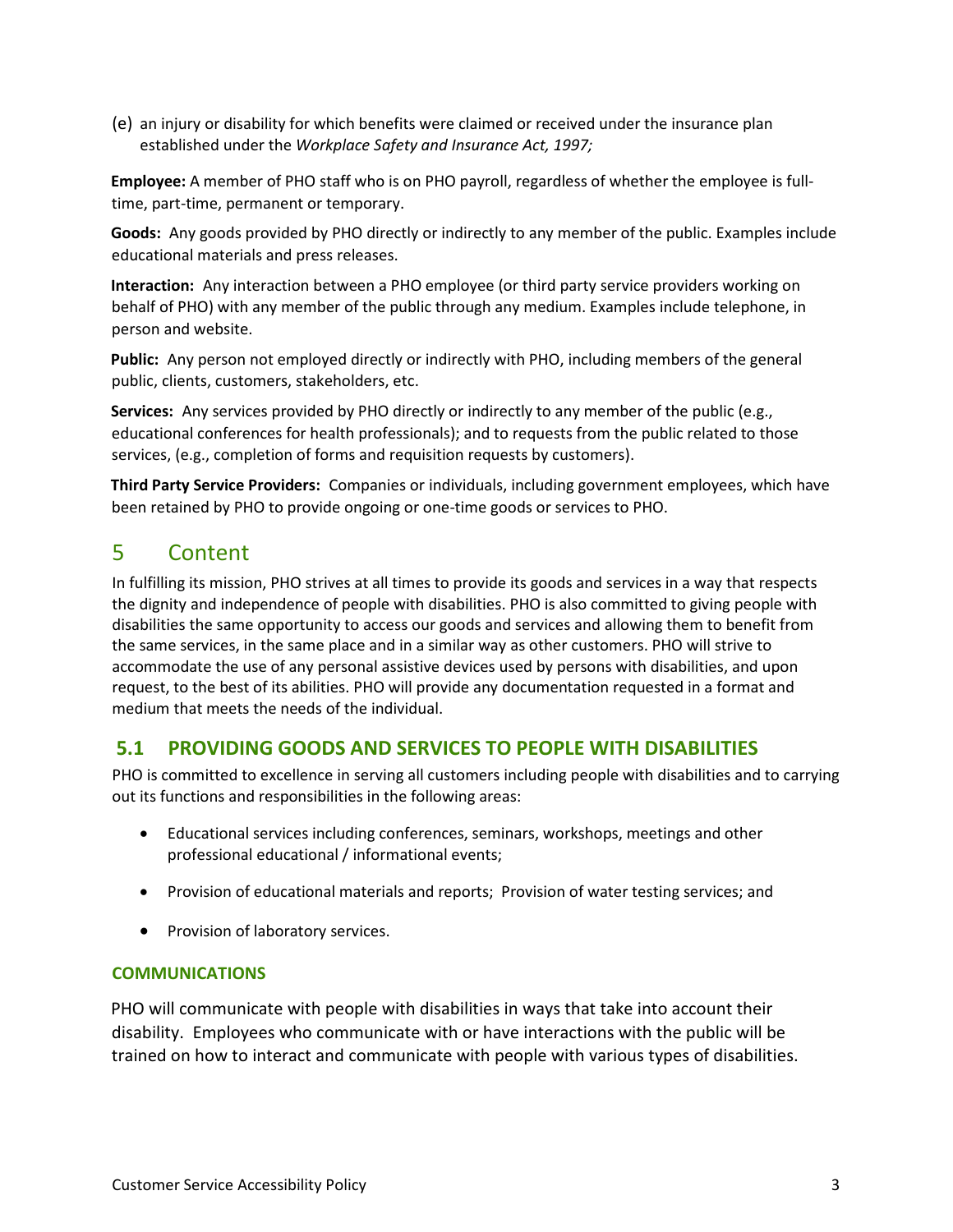#### **TELEPHONE SERVICES**

PHO is committed to providing fully accessible telephone service to all members of the public. PHO will train employees to communicate with the public over the telephone in clear and plain language and to speak clearly and slowly.

Alternate means and formats of communications with the public will be offered, including but not limited to, email, large print screen and other enablers, if telephone communication is not suitable to their communication needs or is not available.

#### **ASSISTIVE DEVICES**

PHO is committed to serving people with disabilities who use assistive devices to obtain, use or benefit from its goods and services. PHO will ensure that its employees are able to identify various assistive devices that may be used by persons with disabilities while accessing its services.

PHO will also ensure that employees will be able to help, if so requested, with assistive devices used by persons with disabilities while accessing its services. Employees will always ask before assuming help is needed.

#### **PROFESSIONAL AND EDUCATIONAL EVENTS**

PHO is committed to serving people with disabilities who wish to attend any events and activities sponsored, organized or managed directly or indirectly, through third party providers, by PHO.

PHO will make every reasonable effort to accommodate the use of any personal assistive devices and to provide accommodation if possible; PHO has the capacity to provide information in alternative formats and will endeavor to provide information and data in a format that meets individual needs. PHO will ensure that any venues used are accessible to all members of the public and that signage and facilities are also accessible and are clearly marked.

PHO will ensure that all communication activities and products related to any PHO event that is attended by any member of the public will be accessible and PHO has the capability to make materials available through multiple formats and media. For example, a conference website will be designed to accommodate assistive technologies and software; a conference brochure will be available in different formats upon request (large print); communication vehicles will specify that the event is inclusive and that persons may call to discuss and request particular accommodation needs. PHO will make every reasonable effort to accommodate their request and will work with the individual to reach a satisfactory solution.

PHO will ensure that employees involved in the design and delivery of event planning and services will receive training in serving the needs of people with disabilities.

#### **REPORTS AND LEARNING MATERIALS**

PHO is committed to providing the goods produced (e.g. reports, learning materials) in formats and media that address the needs of people with disabilities. Upon request, PHO will make every reasonable effort to provide documents and other goods in formats and media that meet the individual needs of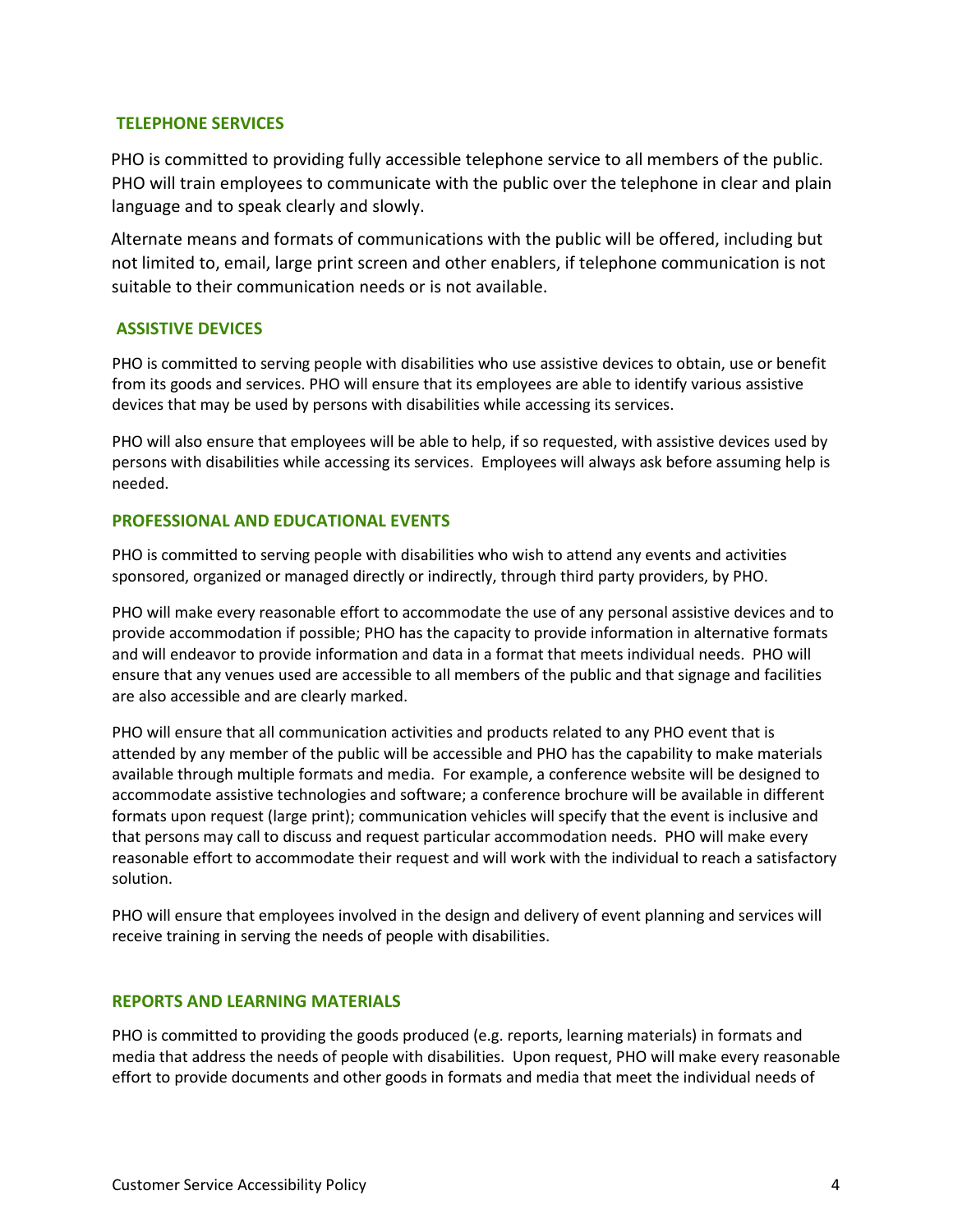persons with disabilities. PHO has the capacity to provide documents in a variety of formats and media, and the enabling technology that permits the use of personal assistive devices.

#### **LABORATORY SERVICES**

PHO is committed to serving people with disabilities who have a service request or query at any of PHO's public health laboratories (PHOL).

PHO will ensure that PHOL employees and management, who interact with the public, are trained in how to communicate and serve people with disabilities.

#### **THIRD PARTY SERVICE PROVIDERS**

PHO will ensure that third party service providers who are procured by PHO and who interact with the public comply with AODA standards on behalf of PHO. For example, PHO will ensure they receive training in how to communicate and serve people with disabilities.

#### **PHO FACILITIES**

PHO will ensure that all its facilities are accessible to all members of the public, including the exterior and the interior spaces accessed by the public as well as signage.

#### **5.2. USE OF SERVICE ANIMALS AND SUPPORT PERSONS**

PHO is committed to welcoming people with disabilities who are accompanied by a service animal in the parts of its facilities that are open to the public. PHO will also ensure that all employees and third party service providers dealing with the public are properly trained in how to interact with people with disabilities who are accompanied by a service animal.

PHO is committed to welcoming people with disabilities who are accompanied by a support person. Any person with a disability who is accompanied by a support person will be allowed to enter, together with his or her support person, those parts of the PHO's facilities that are open to the public. At no time will a person with a disability who is accompanied by a support person be prevented from having access to his or her support person while on PHO premises that are open to the public.

Fees will not be charged for support persons for admission to any event that is organized by or on behalf of PHO. The public (clients, customers, stakeholders) will be informed of this by a notice that will be posted on PHO's general website, in PHO premises that are open to the public and on any event communiqués, such as conference brochures.

#### **5.3. NOTICE OF TEMPORARY DISRUPTION**

PHO will provide the public with notice in the event of a planned or unexpected disruption in the facilities or services usually used, or that may be used, by people with disabilities. This notice will include information about the reason for the disruption, its anticipated duration, contact information, and a description of alternative facilities or services, if available. The notice will be placed in convenient and visible location(s), and, if appropriate, will also be published on the PHO web site.

#### **5.4. TRAINING FOR EMPLOYEES**

PHO will provide training on serving people with disabilities to all employees who deal with the public on PHO's behalf, and will ensure that third party service providers understand and can demonstrate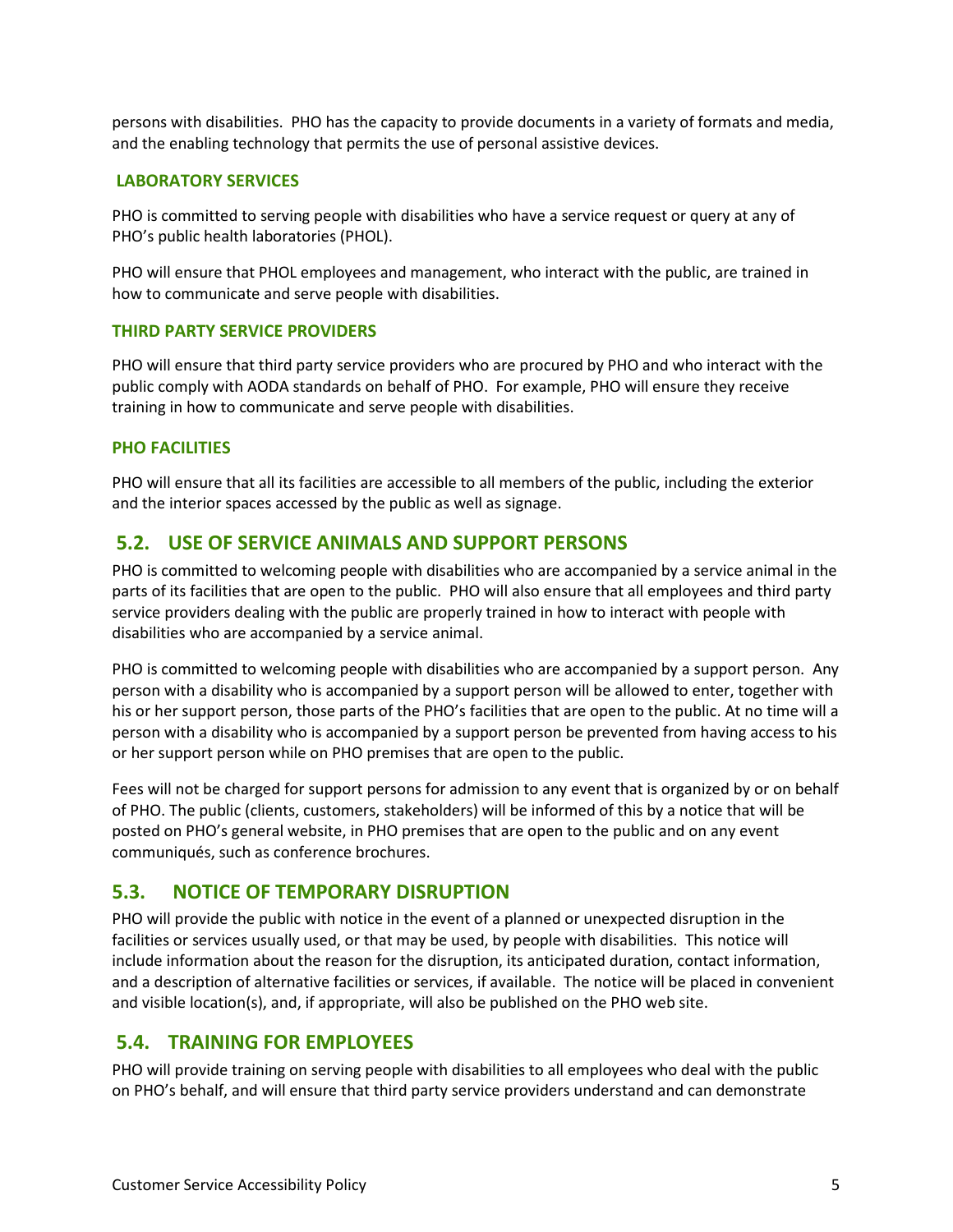their ability to comply with AODA standards through applicable procurement processes, including providing proof of training should it be required for the service being provided. Any positions identified as developing, and/or designing, and/or implementing policies related to the provision of services to the public, or in providing services to the public as part of their ongoing duties, will be trained.

This training will be provided as soon as practicable after such employees commence their duties, and will not be beyond two months from the start date. Training for serving persons with disabilities will be included in the orientation process. Employees will also be trained on an ongoing basis when changes are made to customer service policies, practices and procedures.

Training will include the following, as applicable to a person's role:

- The purposes of the AODA and the requirements of the customer service standards.
- How to interact and communicate with people with various types of disabilities.
- How to interact with people with disabilities who use an assistive device or require the assistance of a service animal or a support person.
- How to use assistive devices that PHO provides.
- What to do if a person with a disability is having difficulty in accessing PHO's services and/or facilities.
- PHO**'**s policies, practices and procedures relating to the customer service standards.

PHO will keep a record of all training provided under the AODA and O. Reg. 429/07 (Accessibility Standards for Customer Service), including the dates on which the training was completed.

## **5.5. FEEDBACK PROCESS**

The ultimate goal of PHO is to meet and surpass the public's expectations while serving members of the public with disabilities. Comments on PHO services regarding how well those expectations are being met are welcome and appreciated.

Feedback regarding the way PHO provides services to people with disabilities can be made by email, via PHO's website, verbally in person or over the telephone, by mail, fax, or electronic text. All feedback will be directed to PHO Communications. The public can expect to hear back within ten (10) business days.

Feedback will be addressed in accordance with PHO's complaint management procedures.

## **5.6. QUESTIONS ABOUT THIS POLICY**

This policy exists to achieve service excellence to customers and all members of the public with disabilities who wish to access our goods and services. If anyone has a question about this policy, or if the purpose of this policy is not understood, then further explanation can be requested from PHO Communications.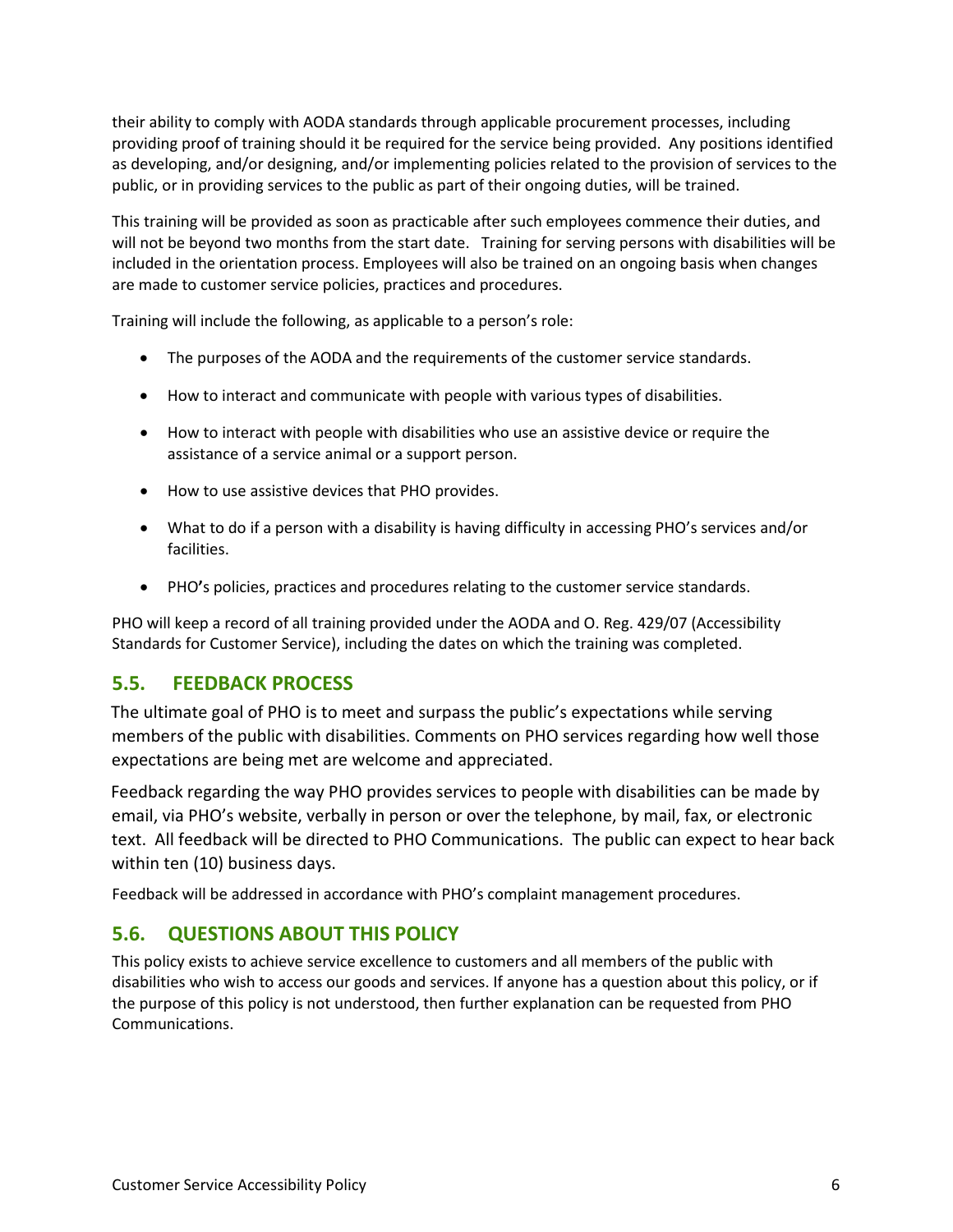## **5.7. REPORTING REQUIREMENTS**

PHO will comply with all reporting requirements as stated in the AODA and its regulations. PHO will submit an annual report demonstrating compliance with the regulation to the Accessibility Directorate of Ontario by March 31.

## 6 Responsibilities

## **CEO AND EXECUTIVES**

• Approve the annual compliance report to be submitted to the Accessibility Directorate of Ontario (ADO) on PHO's compliance with the O. Reg. 429/07 (Accessibility Standards for Customer Service).

#### **MANAGERS**

- Ensure that policies are developed and programs designed using an "accessibility lens".
- When contracting with third party service providers to provide PHO goods and services, ensure that the third party service provider complies with AODA standards defined in the procurement process.
- Ensure that employees in positions identified as requiring customer service accessibility training receive the required training, including any refresher training.

#### **HUMAN RESOURCES AND COMMUNICATIONS**

- Ensure PHO communications and human resources policies and practices support and comply with this policy.
- Design PHO's AODA training and orientation program and monitor its effectiveness. Track and report training completion.

#### **EMPLOYEES**

- Be aware of and comply with the contents of this policy and related procedures and practices that are in the scope of their service responsibilities.
- Ensure that procedures and practices for which they are responsible reflect the commitments of this policy;
- Uphold the foundational principles of dignity and respect and align with the intention of the AODA and its regulations.

## **THIRD PARTY SERVICE PROVIDERS**

• Comply with all relevant provisions contained in this policy including demonstration through the procurement process that they meet the requirements under AODA.

## 7 Review

This policy will be reviewed every three (3) years or earlier if deemed necessary.